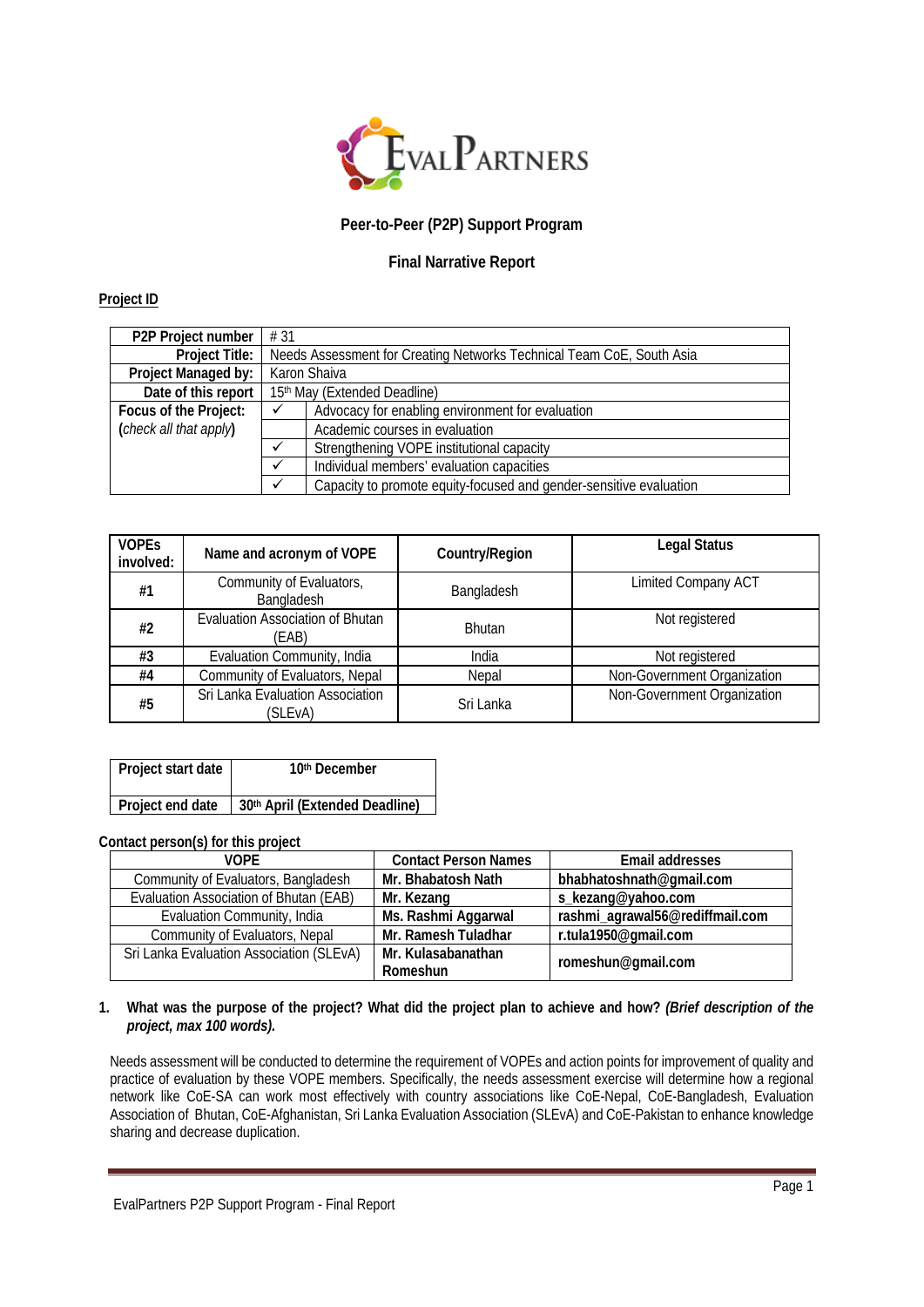### **2. Did the project achieve what it planned to achieve? Yes, fully / partially / unfortunately, no.**

#### **2.a. Please comment on degree of achievement:[1](#page-1-0)**

We got inputs from over 100 VOPE members, and we got a very precise understanding of the current status and needs of VOPE in south Asian region, as we utilized a three pronged approach of Online survey, personal interview and physical/online focussed group discussion.

We conducted FGD and in-depth personal interviews to get insights and develop the action plan for national VOPEs<sup>[2](#page-1-1)</sup>.

#### **3. Was the project implemented as planned? If there were changes in the planned activities, why they were necessary?**

Overall the project was implemented as per plan, but there were minor glitches faced by us especially regarding number of response from the national VOPE members. To tackle this problem we had to bring down the sample size of the survey to only *active members* instead on total *registered members*.

#### **4. What are the main lessons learned from the experience of this project that you would like to share with other VOPEs?**

Based on the individual member survey following are the key insights<sup>[3](#page-1-2)</sup>

- 1. We need to have very clear value proposition for VOPE members
- 2. VOPE general body needs to be involved in decision making and not just the board to promote participatory decision making
- 3. Stronger social connections beyond emailers needs to be created with VOPE members and VOPE board
- 4. Fund raising plan (either framework or project based) needs to be developed and followed by national VOPEs
- 5. Gender and equity focus should be given priority in National VOPE mission for it be implemented on ground and not just stay in principle

#### **5. Are there plans to continue or expand collaboration started under the project? If so, please describe.**

Based on the individual member survey following are the key action points4

- 1. Create a report for dissemination to the VOPE and their members
- 2. Present the final report in Evaluation Conclave 2015
- 3. Create an action plan to meet the needs of the VOPE and their members on the below mentioned points:
	- a) Fund raising and resource mobilization for operations of VOPEs
	- b) Resource person exchange for Evaluation capacity development
	- c) Capacity building and training programs developed for members
	- d) Engage with Policy makers
	- e) Development of collaborative projects for field building

### *6.* **Please reflect on what aspects of the capacity of the participating VOPEs have changed as a result of project implementation***,*

This is a participatory consultative process which encouraged / stimulated thinking and self-assessment of the capacities of the participating National VOPEs by themselves. As such, it was helpful for VOPEs to think in terms of enhancing their capacities by incorporating specific strategies in their action plans. The reflection session was appreciated as being helpful for them to assess their own capacities by discussing among themselves. Stimulating reflective thinking was the immediate outcome of the Project.

Below are the VOPE findings.

<span id="page-1-0"></span>**.** 

<span id="page-1-2"></span><span id="page-1-1"></span><sup>2, 3 &</sup>amp; 4 A detailed study report of Members Survey study will be released at the Evaluation Conclave 2015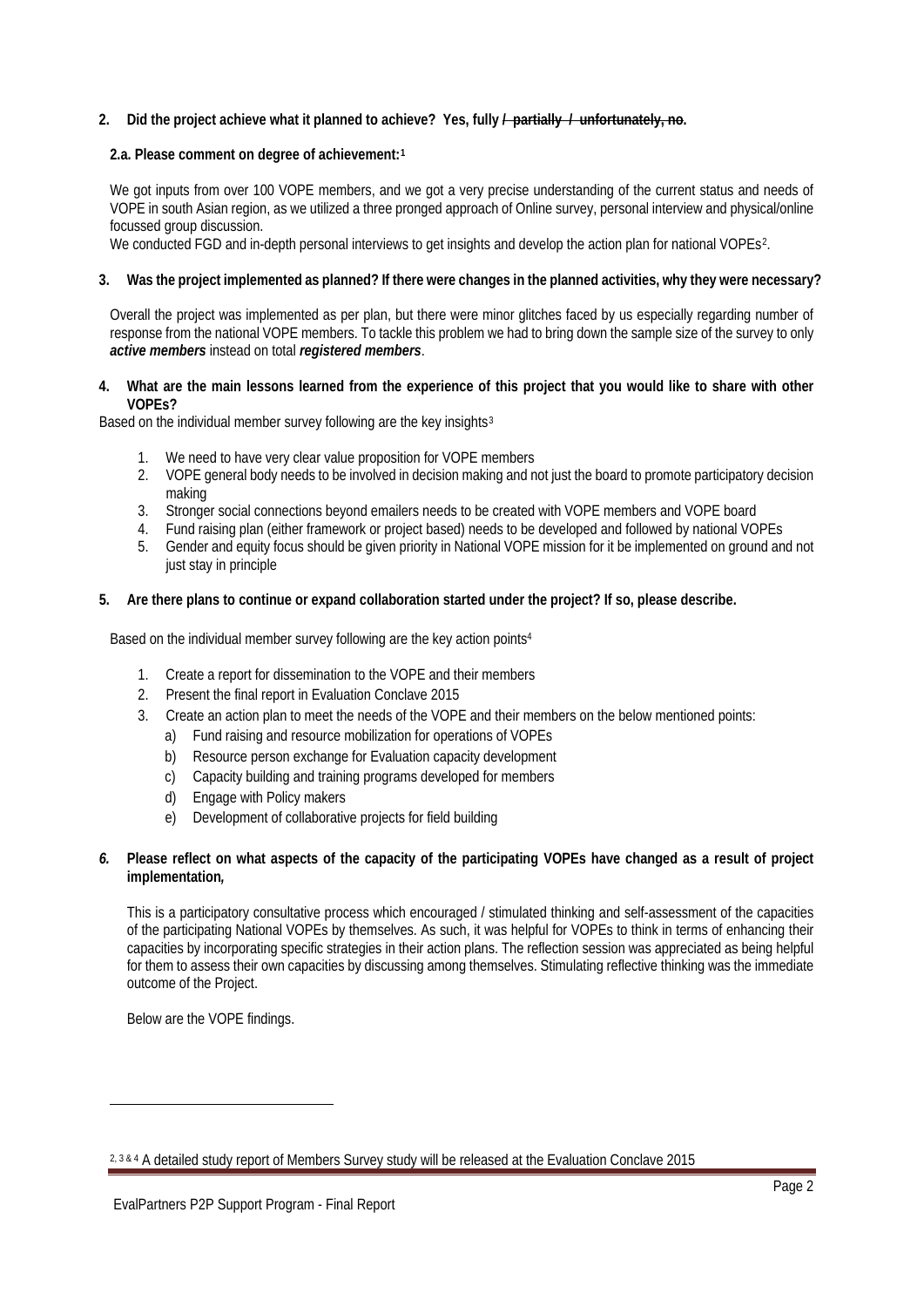| <b>Community of Evaluators, Bangladesh (COEB)</b>                   |                 |                                                    |  |
|---------------------------------------------------------------------|-----------------|----------------------------------------------------|--|
| <b>Aspect of capacity</b>                                           | <b>Check as</b> | Please provide evidence of the change              |  |
|                                                                     | appropri<br>ate |                                                    |  |
| Extent of shared vision and motivation                              | ✓               | In the FGD the COEB Board members has              |  |
| within the VOPE Board                                               |                 | demonstrated strong consensus on the vision and    |  |
|                                                                     |                 | mission of the VOPE                                |  |
| Extent of translation of the VOPE                                   | $\checkmark$    | COEB has provided mission and vision statements    |  |
| Board vision into VOPE strategic                                    |                 |                                                    |  |
| documents and communication                                         |                 |                                                    |  |
| materials                                                           |                 |                                                    |  |
| Attractiveness of the VOPE Board                                    |                 |                                                    |  |
| vision to regular VOPE members                                      |                 |                                                    |  |
| Extent of specialized knowledge and                                 | ✓               | As per the survey findings approximately 100% of   |  |
| skills of VOPE Board members and                                    |                 | COEB board members have experience ranging         |  |
| paid staff in the areas related to VOPE                             |                 | from 6-15+ years. However COEB doesn't have        |  |
| management                                                          |                 | any paid members.                                  |  |
| Extent of translation of this knowledge                             | $\checkmark$    |                                                    |  |
| into operational documentation (e.g.                                |                 |                                                    |  |
| policies, annual work plans)                                        |                 |                                                    |  |
| Strengths of social connections                                     | $\checkmark$    | COEB board members have moderate social            |  |
| between VOPE Board members and                                      |                 | connections and know each other through their      |  |
| between Board members and paid staff                                |                 | professional and personal contacts as well. Source |  |
|                                                                     |                 | of Information Focused Group Discussion.           |  |
| Number and strength of social<br>connections between VOPE Board and |                 |                                                    |  |
| regular VOPE members                                                |                 |                                                    |  |
| Number and strength of social                                       | $\checkmark$    | Moderate to good due to strong social connection   |  |
| connections with stakeholders outside                               |                 | of COEB board members. Source of Information       |  |
| <b>VOPE</b>                                                         |                 | Focused Group Discussion.                          |  |
| Number and strength of social                                       | $\checkmark$    | Very good as COEB is working with EAB              |  |
| connections with other VOPEs                                        |                 | (Bhutan) and COEN (Nepal) on a study of MRE        |  |
|                                                                     |                 | which demonstrates very good social connections    |  |
|                                                                     |                 | with other VOPEs.                                  |  |
| <b>Gender and equity dimension</b>                                  |                 |                                                    |  |
| Extent to which equity and gender                                   | $\checkmark$    | Not covered adequately in the shared vision and    |  |
| equality principles are part of shared                              |                 | mixed perception observed during the FGD.          |  |
| vision of VOPE leaders                                              |                 |                                                    |  |
| Extent to which equity and gender                                   | $\checkmark$    | As per the survey findings approximately 33% of    |  |
| equality principles are articulated and                             |                 | board members are female and no documentation      |  |
| integrated into VOPE strategic                                      |                 | available which has a focus on gender issues.      |  |
| documents and communication                                         |                 |                                                    |  |
| materials                                                           |                 |                                                    |  |
| Extent of knowledge of VOPE Board                                   |                 |                                                    |  |
| members and paid staff in the field of                              |                 |                                                    |  |
| equity and gender                                                   |                 |                                                    |  |
| Extent to which this knowledge in the                               | $\checkmark$    | Gender and equity focused evaluation has not been  |  |
| field of equity and gender is translated                            |                 | translated in the VOPE operational                 |  |
| into VOPE operational documentation                                 |                 | documentation.                                     |  |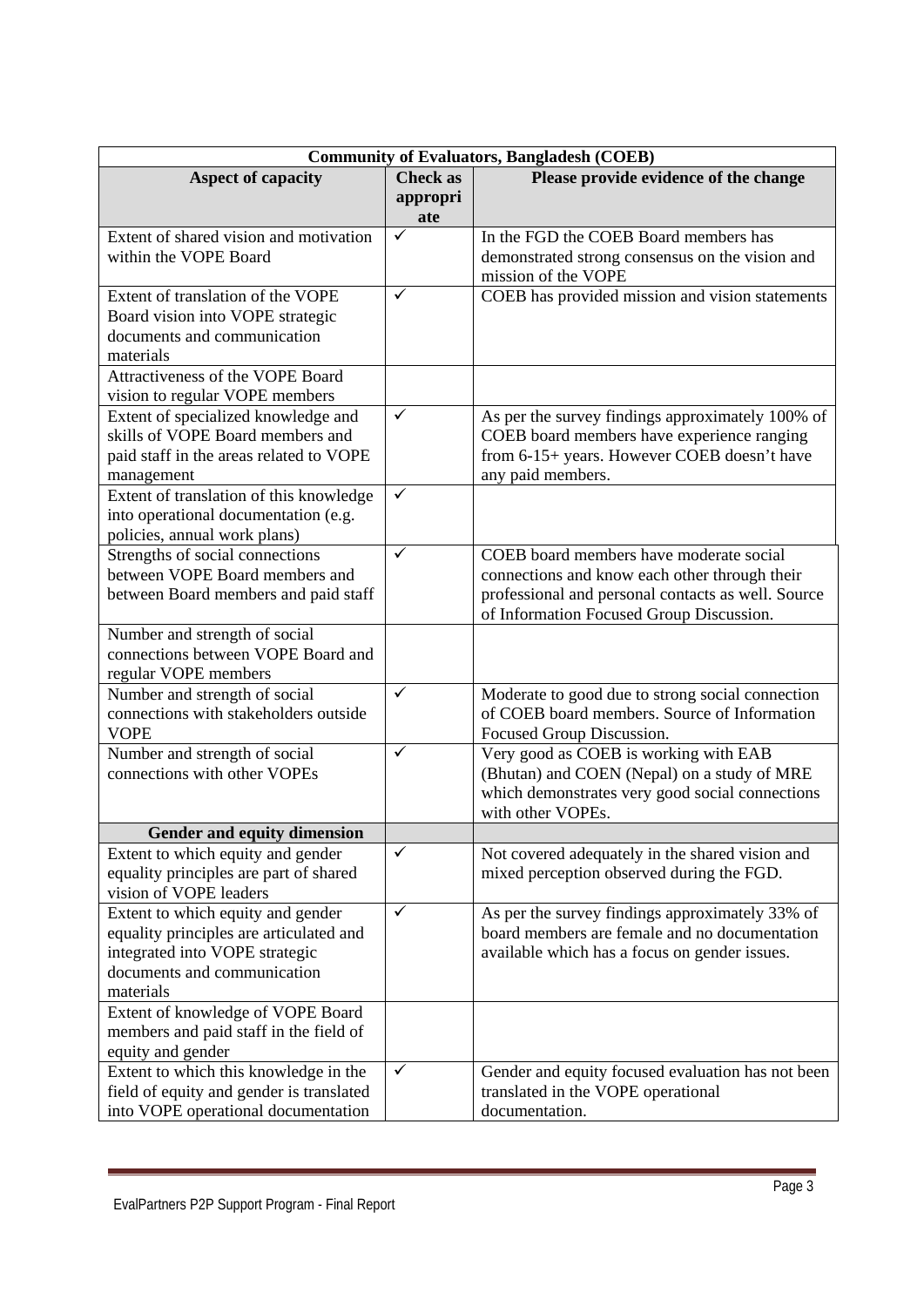| <b>Evaluation Association of Bhutan (EAB)</b>                             |                 |                                                                                                  |  |
|---------------------------------------------------------------------------|-----------------|--------------------------------------------------------------------------------------------------|--|
| <b>Aspect of capacity</b>                                                 | <b>Check as</b> | Please provide evidence of the change                                                            |  |
|                                                                           | appropri        |                                                                                                  |  |
|                                                                           | ate             |                                                                                                  |  |
| Extent of shared vision and motivation                                    | $\checkmark$    | In the FGD the EAB leaders demonstrated strong                                                   |  |
| within the VOPE Board                                                     |                 | consensus on the vision and mission of the VOPE                                                  |  |
| Extent of translation of the VOPE                                         | $\checkmark$    | EAB has provided mission and vision statements                                                   |  |
| Board vision into VOPE strategic                                          |                 |                                                                                                  |  |
| documents and communication                                               |                 |                                                                                                  |  |
| materials                                                                 |                 |                                                                                                  |  |
| Attractiveness of the VOPE Board                                          |                 |                                                                                                  |  |
| vision to regular VOPE members                                            | $\checkmark$    |                                                                                                  |  |
| Extent of specialized knowledge and<br>skills of VOPE Board members and   |                 | As per the survey findings approximately 43% of                                                  |  |
|                                                                           |                 | EAB board members have experience ranging                                                        |  |
| paid staff in the areas related to VOPE<br>management                     |                 | from 6-15 years. However EAB doesn't have any<br>paid members.                                   |  |
| Extent of translation of this knowledge                                   |                 |                                                                                                  |  |
| into operational documentation (e.g.                                      |                 |                                                                                                  |  |
| policies, annual work plans)                                              |                 |                                                                                                  |  |
| Strengths of social connections                                           | $\checkmark$    | EAB board members have strong social                                                             |  |
| between VOPE Board members and                                            |                 | connections and know each other through their                                                    |  |
| between Board members and paid staff                                      |                 | professional and personal contacts as well. Source                                               |  |
|                                                                           |                 | of Information Focused Group Discussion.                                                         |  |
| Number and strength of social                                             |                 |                                                                                                  |  |
| connections between VOPE Board and                                        |                 |                                                                                                  |  |
| regular VOPE members                                                      |                 |                                                                                                  |  |
| Number and strength of social                                             | $\checkmark$    | Strong mostly due to involvement of different in                                                 |  |
| connections with stakeholders outside                                     |                 | organizations in the board. Source of Information                                                |  |
| <b>VOPE</b>                                                               |                 | Focused Group Discussion.                                                                        |  |
| Number and strength of social                                             | $\checkmark$    | Very good as EAB is working with COEN                                                            |  |
| connections with other VOPEs                                              |                 | (Nepal) and COEB (Bangladesh) on a study of                                                      |  |
|                                                                           |                 | MRE which demonstrates very good social                                                          |  |
|                                                                           |                 | connections with other VOPEs.                                                                    |  |
| Gender and equity dimension                                               |                 |                                                                                                  |  |
| Extent to which equity and gender                                         | $\checkmark$    | Not covered adequately in the shared vision                                                      |  |
| equality principles are part of shared                                    |                 | however was considered as an important point in                                                  |  |
| vision of VOPE leaders                                                    | ✓               | the FGD.                                                                                         |  |
| Extent to which equity and gender                                         |                 | As per the survey findings approximately 50% of<br>board members are female and no documentation |  |
| equality principles are articulated and<br>integrated into VOPE strategic |                 | available which has a focus on gender issues.                                                    |  |
| documents and communication                                               |                 | However strong female presentation is a very                                                     |  |
| materials                                                                 |                 | positive sign for involvement in equity and gender                                               |  |
|                                                                           |                 | equality principles.                                                                             |  |
| Extent of knowledge of VOPE Board                                         |                 |                                                                                                  |  |
| members and paid staff in the field of                                    |                 |                                                                                                  |  |
| equity and gender                                                         |                 |                                                                                                  |  |
| Extent to which this knowledge in the                                     | ✓               | Gender and equity focused evaluation has not                                                     |  |
| field of equity and gender is translated                                  |                 | been translated in the VOPE operational                                                          |  |
| into VOPE operational documentation                                       |                 | documentation. And only one respondent was                                                       |  |
|                                                                           |                 | specialized on Gender and women empowerment                                                      |  |
|                                                                           |                 |                                                                                                  |  |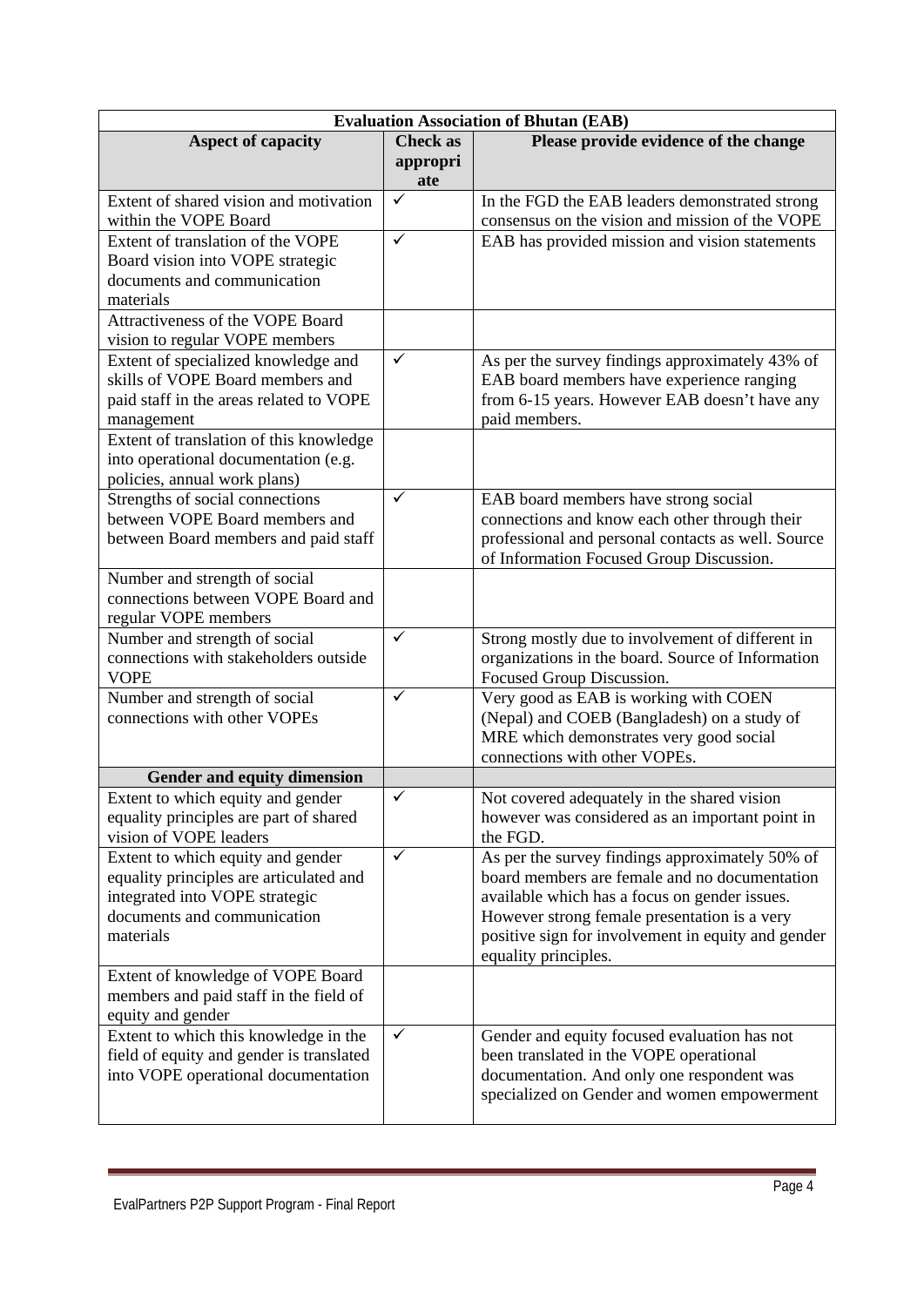| <b>Evaluation Community, India</b>                                                                                                                         |                                |                                                                                                                                                                                        |  |
|------------------------------------------------------------------------------------------------------------------------------------------------------------|--------------------------------|----------------------------------------------------------------------------------------------------------------------------------------------------------------------------------------|--|
| <b>Aspect of capacity</b>                                                                                                                                  | <b>Check as</b><br>appropriate | Please provide evidence of the change                                                                                                                                                  |  |
| Extent of shared vision and motivation<br>within the VOPE Board                                                                                            |                                | In the FGD proposed representatives has<br>demonstrated strong consensus on the vision<br>and mission of the proposed VOPE                                                             |  |
| Extent of translation of the VOPE<br>Board vision into VOPE strategic<br>documents and communication<br>materials                                          | ✓                              | VOPE has provided mission and vision<br>statements                                                                                                                                     |  |
| Attractiveness of the VOPE Board<br>vision to regular VOPE members                                                                                         |                                |                                                                                                                                                                                        |  |
| Extent of specialized knowledge and<br>skills of VOPE Board members and<br>paid staff in the areas related to VOPE<br>management                           | $\checkmark$                   | As per the survey findings approximately 86%<br>of VOPE board members have experience<br>ranging from 6-15+ years. However the<br>proposed VOPE doesn't have any paid<br>members.      |  |
| Extent of translation of this knowledge<br>into operational documentation (e.g.<br>policies, annual work plans)                                            |                                |                                                                                                                                                                                        |  |
| Strengths of social connections<br>between VOPE Board members and<br>between Board members and paid staff                                                  | $\checkmark$                   | Proposed leaders have strong social connections<br>and know each other through their professional<br>and personal contacts as well. Source of<br>Information Focused Group Discussion. |  |
| Number and strength of social<br>connections between VOPE Board and<br>regular VOPE members                                                                |                                |                                                                                                                                                                                        |  |
| Number and strength of social<br>connections with stakeholders outside<br><b>VOPE</b>                                                                      | $\checkmark$                   | Strong social connection with government and<br>large institutions involved in M&E                                                                                                     |  |
| Number and strength of social<br>connections with other VOPEs                                                                                              | $\checkmark$                   | Very good as most of the respondents are from<br>CoE, SA which has been working with other<br>National VOPEs for last 4-5 years.                                                       |  |
| Gender and equity dimension                                                                                                                                |                                |                                                                                                                                                                                        |  |
| Extent to which equity and gender<br>equality principles are part of shared<br>vision of VOPE leaders                                                      | $\checkmark$                   | Not covered adequately in the shared vision<br>however was considered as an important point<br>in the FGD.                                                                             |  |
| Extent to which equity and gender<br>equality principles are articulated and<br>integrated into VOPE strategic<br>documents and communication<br>materials |                                |                                                                                                                                                                                        |  |
| Extent of knowledge of VOPE Board<br>members and paid staff in the field of<br>equity and gender                                                           |                                |                                                                                                                                                                                        |  |
| Extent to which this knowledge in the<br>field of equity and gender is translated<br>into VOPE operational documentation                                   | ✓                              | No documentation available, however in the<br>survey 29% of the respondent were specialized<br>on Gender and women empowerment                                                         |  |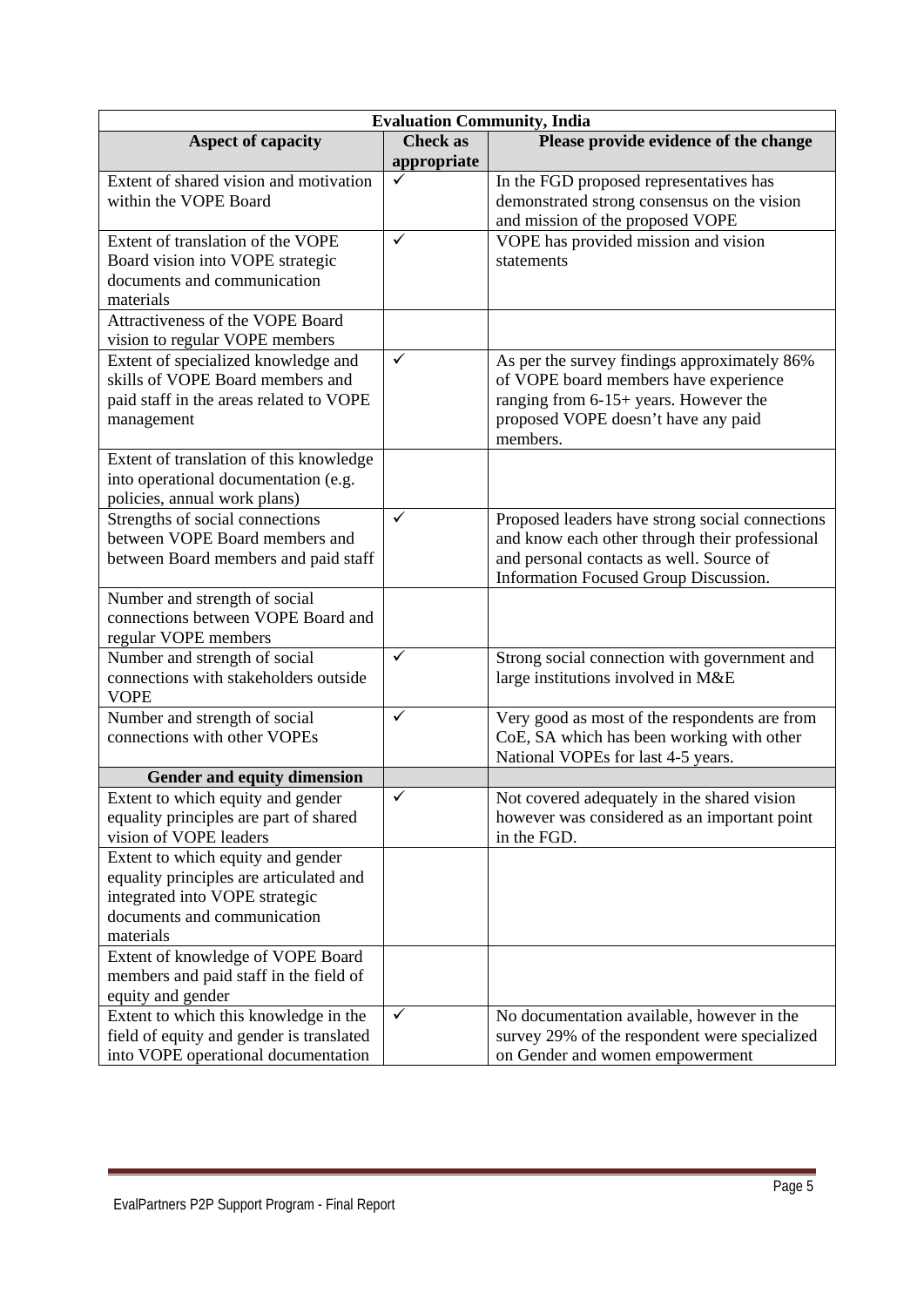| <b>Community of Evaluators, Nepal (COEN)</b>                        |                 |                                                    |  |
|---------------------------------------------------------------------|-----------------|----------------------------------------------------|--|
| <b>Aspect of capacity</b>                                           | <b>Check</b> as | Please provide evidence of the change              |  |
|                                                                     | appropri        |                                                    |  |
|                                                                     | ate             |                                                    |  |
| Extent of shared vision and motivation                              | $\checkmark$    | In the FGD the VOPE Board members has              |  |
| within the VOPE Board                                               |                 | demonstrated strong consensus on the vision and    |  |
|                                                                     |                 | mission of the VOPE                                |  |
| Extent of translation of the VOPE                                   | $\checkmark$    | VOPE has provided mission and vision statements    |  |
| Board vision into VOPE strategic                                    |                 |                                                    |  |
| documents and communication                                         |                 |                                                    |  |
| materials                                                           |                 |                                                    |  |
| Attractiveness of the VOPE Board                                    |                 |                                                    |  |
| vision to regular VOPE members                                      |                 |                                                    |  |
| Extent of specialized knowledge and                                 | $\checkmark$    | As per the survey findings approximately 88% of    |  |
| skills of VOPE Board members and                                    |                 | COEN board members have experience ranging         |  |
| paid staff in the areas related to VOPE                             |                 | from 6-15 years. However COEN doesn't have         |  |
| management                                                          |                 | any paid members.                                  |  |
| Extent of translation of this knowledge                             |                 |                                                    |  |
| into operational documentation (e.g.                                |                 |                                                    |  |
| policies, annual work plans)                                        |                 |                                                    |  |
| Strengths of social connections                                     | $\checkmark$    | COEN board members have strong social              |  |
| between VOPE Board members and                                      |                 | connections and know each other through their      |  |
| between Board members and paid staff                                |                 | professional and personal contacts as well. Source |  |
|                                                                     |                 | of Information Focused Group Discussion.           |  |
| Number and strength of social<br>connections between VOPE Board and |                 |                                                    |  |
|                                                                     |                 |                                                    |  |
| regular VOPE members<br>Number and strength of social               | $\checkmark$    | Weak mostly due to bureaucracy in the              |  |
| connections with stakeholders outside                               |                 | government system. Source of Information           |  |
| <b>VOPE</b>                                                         |                 | Focused Group Discussion.                          |  |
| Number and strength of social                                       | $\checkmark$    | Very good as COEN is working with EAB              |  |
| connections with other VOPEs                                        |                 | (Bhutan) and COEB (Bangladesh) on a study of       |  |
|                                                                     |                 | MRE which demonstrates very good social            |  |
|                                                                     |                 | connections with other VOPEs.                      |  |
| <b>Gender and equity dimension</b>                                  |                 |                                                    |  |
| Extent to which equity and gender                                   | $\checkmark$    | Not covered adequately in the shared vision        |  |
| equality principles are part of shared                              |                 | however was considered as an important point in    |  |
| vision of VOPE leaders                                              |                 | the FGD.                                           |  |
| Extent to which equity and gender                                   | ✓               | As per the survey findings approximately 22% of    |  |
| equality principles are articulated and                             |                 | board members are female and no documentation      |  |
| integrated into VOPE strategic                                      |                 | available which has a focus on gender issues.      |  |
| documents and communication                                         |                 |                                                    |  |
| materials                                                           |                 |                                                    |  |
| Extent of knowledge of VOPE Board                                   |                 |                                                    |  |
| members and paid staff in the field of                              |                 |                                                    |  |
| equity and gender                                                   |                 |                                                    |  |
| Extent to which this knowledge in the                               | $\checkmark$    | Gender and equity focused evaluation has not       |  |
| field of equity and gender is translated                            |                 | been translated in the VOPE operational            |  |
| into VOPE operational documentation                                 |                 | documentation. As per the survey only one          |  |
|                                                                     |                 | respondent was specialized on Gender and women     |  |
|                                                                     |                 | empowerment                                        |  |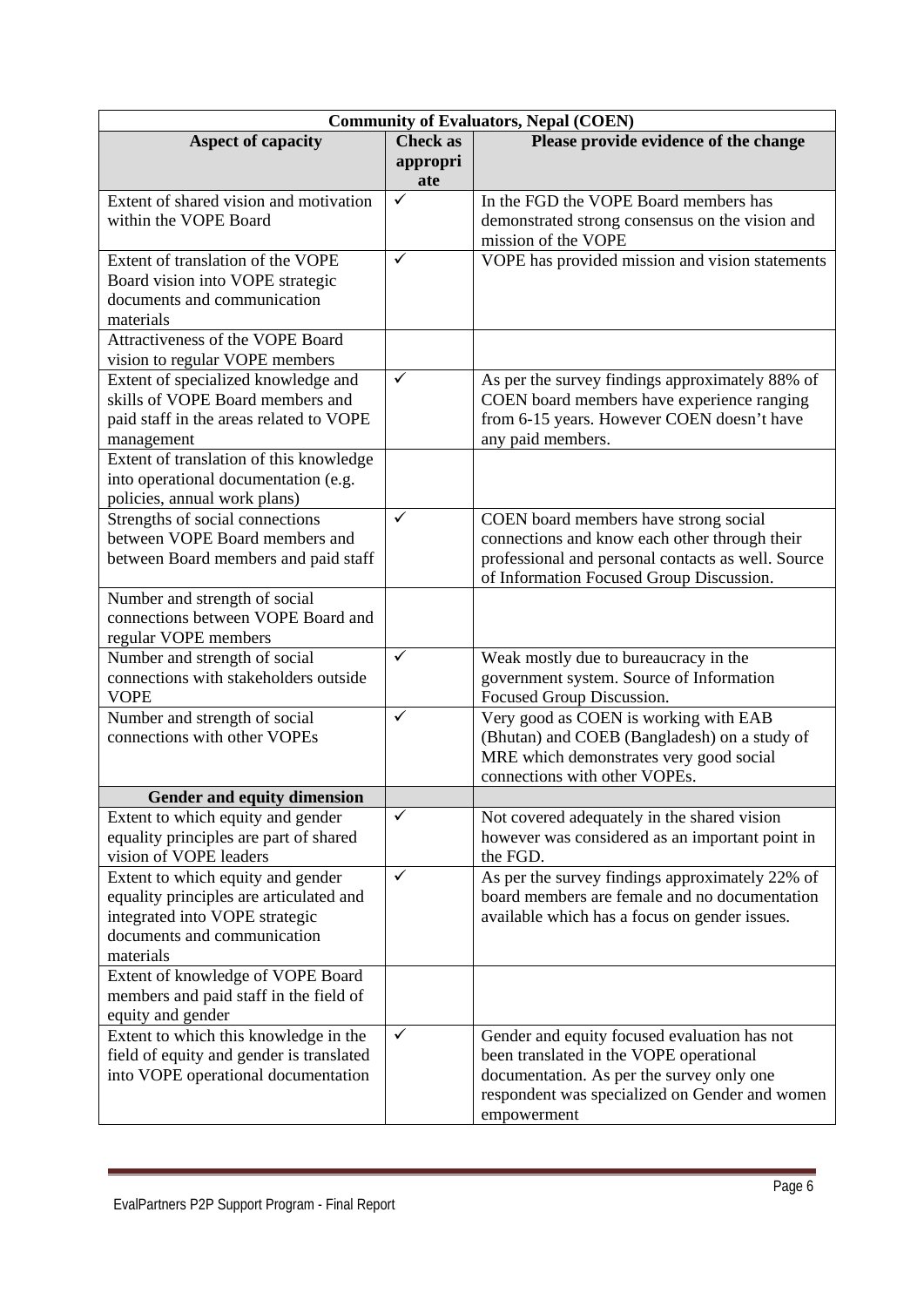| <b>Sri Lanka Evaluation Association (SLEvA)</b>                                                                                                            |                                |                                                                                                                                                                                                    |  |
|------------------------------------------------------------------------------------------------------------------------------------------------------------|--------------------------------|----------------------------------------------------------------------------------------------------------------------------------------------------------------------------------------------------|--|
| <b>Aspect of capacity</b>                                                                                                                                  | <b>Check as</b><br>appropriate | Please provide evidence of the change                                                                                                                                                              |  |
| Extent of shared vision and motivation<br>within the VOPE Board                                                                                            |                                | In the FGD the SLEvA Board members has<br>demonstrated strong consensus on the vision<br>and mission of the SLEvA                                                                                  |  |
| Extent of translation of the VOPE<br>Board vision into VOPE strategic<br>documents and communication<br>materials                                          | $\checkmark$                   | VOPE has provided mission and vision<br>statements                                                                                                                                                 |  |
| Attractiveness of the VOPE Board<br>vision to regular VOPE members                                                                                         |                                |                                                                                                                                                                                                    |  |
| Extent of specialized knowledge and<br>skills of VOPE Board members and<br>paid staff in the areas related to VOPE<br>management                           | $\checkmark$                   | As per the survey findings approximately 70%<br>of SLEvA board members have experience<br>ranging from 6-15 years. However SLEvA has<br>one paid staff who is well versed with VOPE<br>management. |  |
| Extent of translation of this knowledge<br>into operational documentation (e.g.<br>policies, annual work plans)                                            | $\checkmark$                   | SLEvA has a strict code of conduct and strong<br>membership referral and application process                                                                                                       |  |
| Strengths of social connections<br>between VOPE Board members and<br>between Board members and paid staff                                                  | $\checkmark$                   | SLEvA board members have strong social<br>connections and know each other through their<br>profession and personal contact as well. Source<br>of Information Focused Group Discussion.             |  |
| Number and strength of social<br>connections between VOPE Board and<br>regular VOPE members                                                                |                                |                                                                                                                                                                                                    |  |
| Number and strength of social<br>connections with stakeholders outside<br><b>VOPE</b>                                                                      | $\checkmark$                   | Very strong with government as they are in<br>process of drafting National evaluation policy                                                                                                       |  |
| Number and strength of social<br>connections with other VOPEs                                                                                              | ✓                              | Very strong as board members are involved<br>with multiple institution across the world. They<br>have also collaborated with other stakeholders<br>for events and other projects.                  |  |
| <b>Gender and equity dimension</b>                                                                                                                         |                                |                                                                                                                                                                                                    |  |
| Extent to which equity and gender<br>equality principles are part of shared<br>vision of VOPE leaders                                                      | ✓                              | Not covered in the shared vision however was<br>considered as an important point in the FGD.                                                                                                       |  |
| Extent to which equity and gender<br>equality principles are articulated and<br>integrated into VOPE strategic<br>documents and communication<br>materials | $\checkmark$                   | As per the sample survey findings<br>approximately 40% of members are female and<br>no documentation available which has a focus<br>on gender issues.                                              |  |
| Extent of knowledge of VOPE Board<br>members and paid staff in the field of<br>equity and gender                                                           |                                |                                                                                                                                                                                                    |  |
| Extent to which this knowledge in the<br>field of equity and gender is translated<br>into VOPE operational documentation                                   | $\checkmark$                   | Gender and equity focused evaluation has not<br>been translated in the VOPE operational<br>documentation. And only one respondent was<br>specialized on Gender and women<br>empowerment            |  |